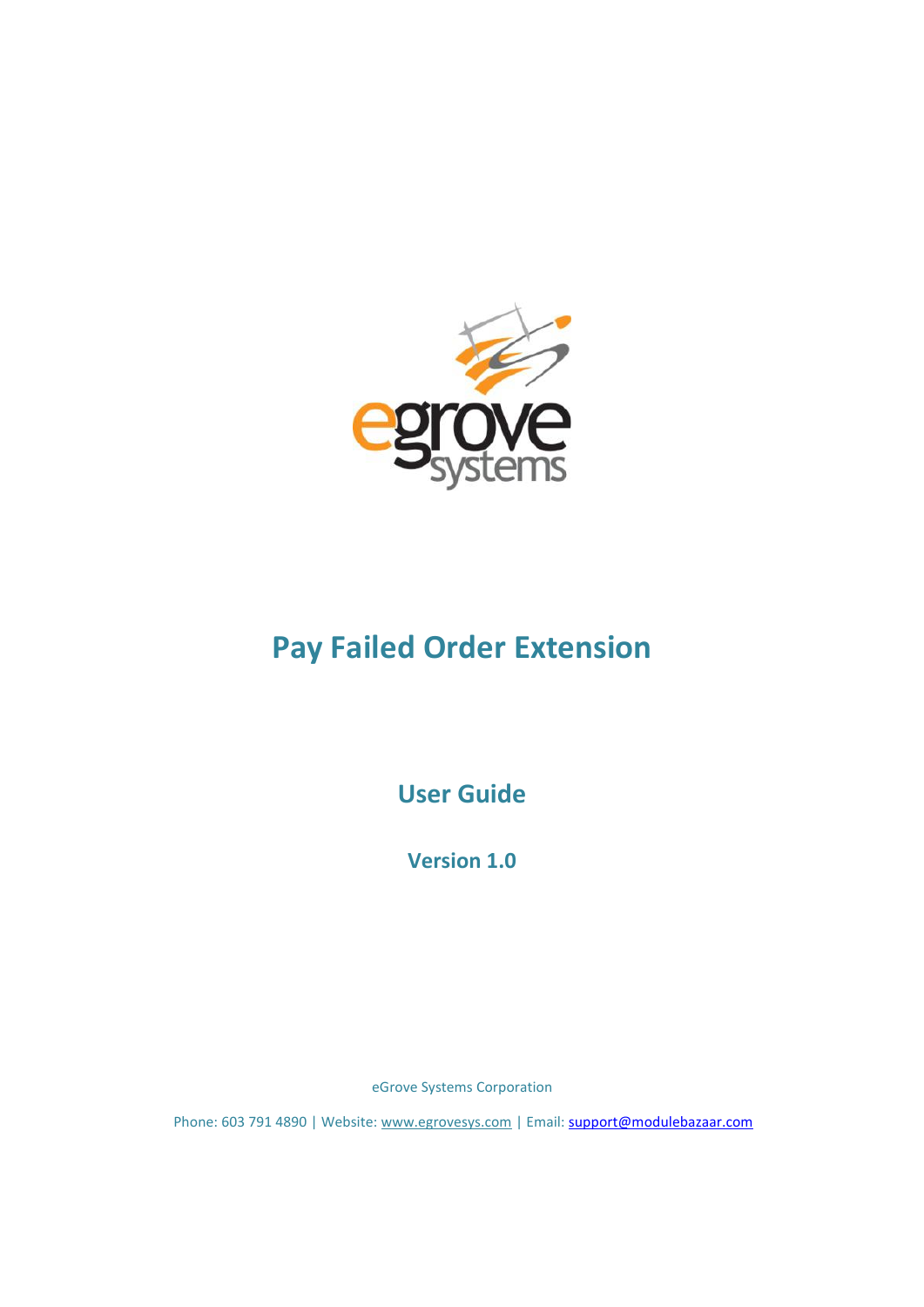

# <span id="page-1-0"></span>**Contents**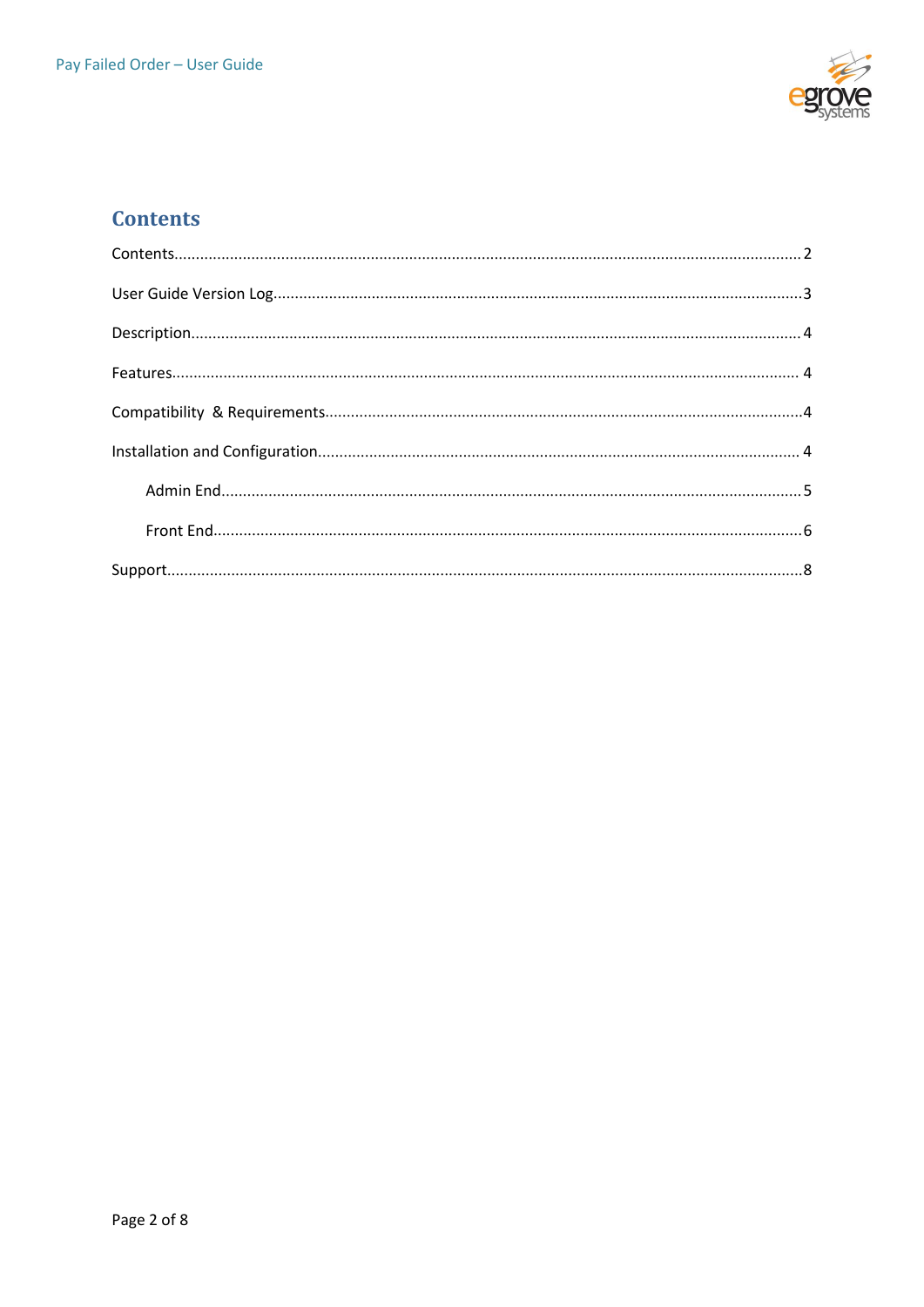

# <span id="page-2-0"></span>**User Guide Version Log**

| <b>Version No</b> | <b>Reason For Change</b> | <b>Date</b>  |
|-------------------|--------------------------|--------------|
| 1 O<br>T.N        | <b>Initial Version</b>   | Feb 15, 2019 |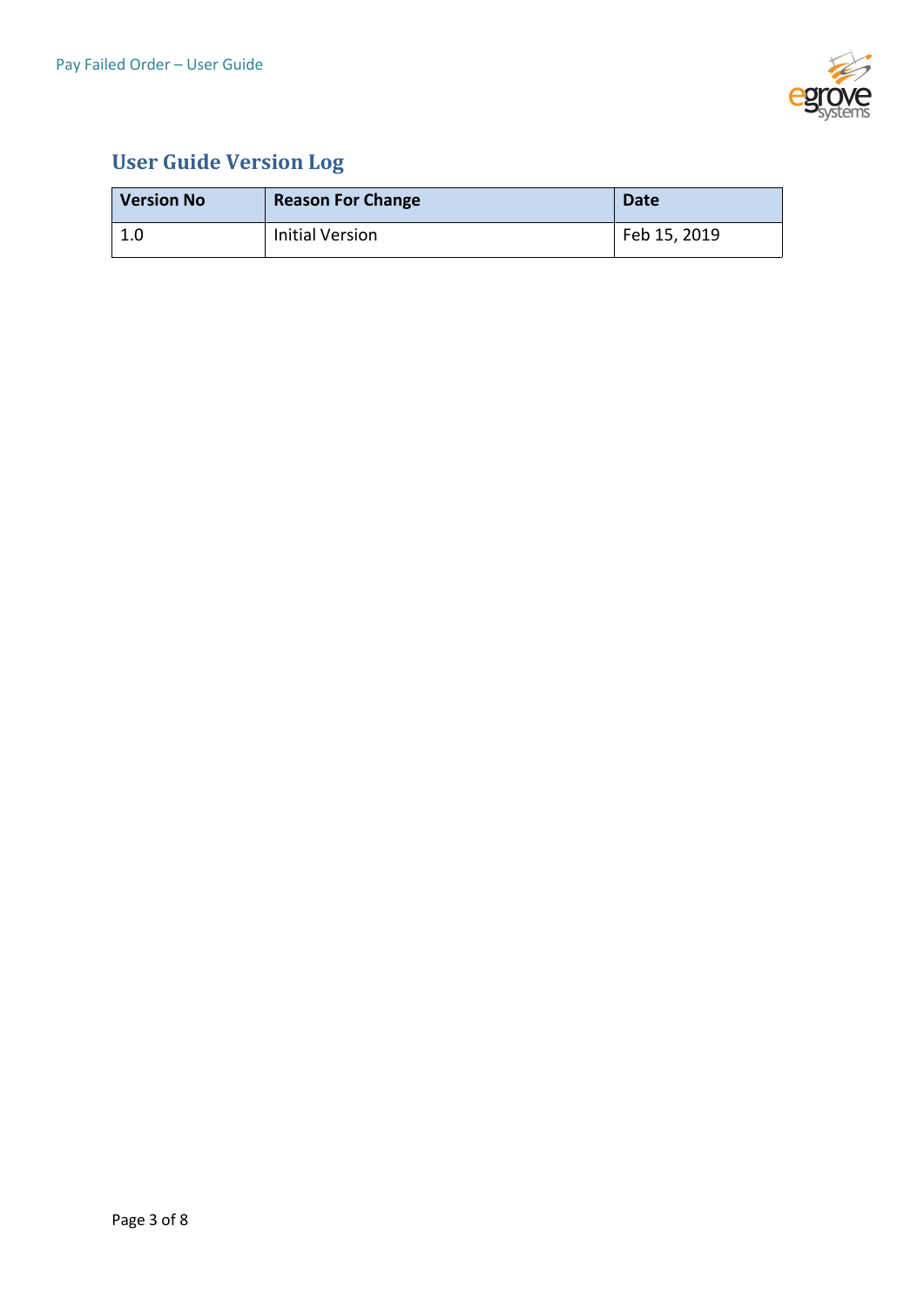

# <span id="page-3-0"></span>**Description**

Pay Failed Order Extension allows customer to pay for their Failed Orders. The Extension retrieves customer cart along with the products and coupons applied. During checkout if the customer faces any issue and is unable to complete the payment process, the order stands canceled and customer ends up in ''Transaction Unsuccessful'' or ''Payment Failure". In Such case, Pay Failed Order Extension, saves the items in the cart, create an order and the maintains the order status as 'Pending Orders'. The customer can choose 'Pay Now' button available in My Oder Section and proceed to checkout. The customer need not search and add the products or coupons again.

## <span id="page-3-1"></span>**Features**

Below listed are the features of Pay Failed Order,

- This Extension helps user to retrieve their shopping cart with the products added and coupons applied when the order faces Payment Failure.
- User is provided with an option "Pay Now" for failed orders in My Order Section
- Admin has configuration setting as to how many days does the cart and "Pay Now" button to be enabled in Customer Account.
- Customer need not search and add the products or the discount coupons again.The cart is retrieved with all the information.

# <span id="page-3-2"></span>**Compatibility & Requirements**

The module is compatible with Magento Community Edition Version 2.0 and above.

# <span id="page-3-3"></span>**Installation and Configuration**

- Download the package and unzip Modulebazaar\_PayNow.zip file and you can find Modulebazaar\_PayNow.zip and Read me\_en.pdf
- After login to the website, go to System >>Magento Connect >>Magento Connect Manager.
- After selecting the patch click the "Choose File" option which you can see in the "Direct Package File Upload" in option number 2
- Then upload the module from your computer (Modulebazaar\_PayNow.zip) and click the "Upload" option.
- After successful upload of the click refresh or Check for Upgrades.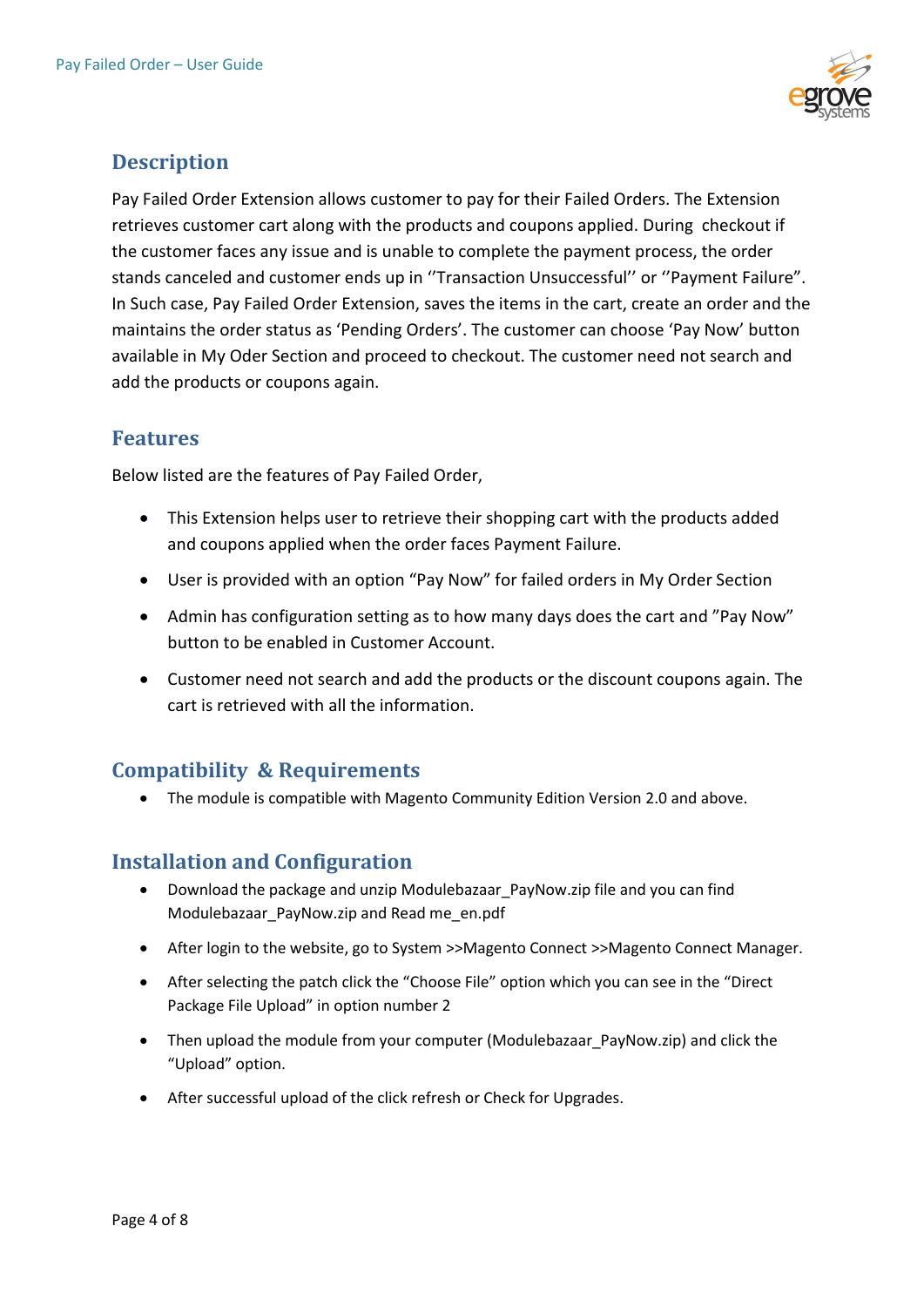

- Then logout from the admin panel and again login into the admin panel. Click the "Upload" option.
- This module may require Ion Cube loader. The server should have the ionCube loader installed. If it is not available or not installed, you can request your hosting provider to install this version of ion cube loader available at [http://www.ioncube.com/loader\\_installation.php"](http://www.ioncube.com/loader_installation.php)

### <span id="page-4-0"></span>**Admin End**

#### **Admin End Configuration**

<span id="page-4-1"></span>

| Configuration                          |                         |                                  |                         | $\alpha$ | $\Box$ admin $\star$<br>40 |
|----------------------------------------|-------------------------|----------------------------------|-------------------------|----------|----------------------------|
| Default Config v<br><b>Store View:</b> | $\bullet$               |                                  |                         |          | <b>Save Config</b>         |
| <b>GENERAL</b>                         | $\checkmark$            | General Configuration            |                         |          | $\odot$                    |
| CATALOG                                | $\checkmark$            | Enable/Disable                   | Yes<br>$\blacktriangle$ |          |                            |
| <b>CUSTOMERS</b>                       | $\checkmark$            | [global]<br><b>Interval Time</b> | 10d                     |          |                            |
| <b>SALES</b>                           | $\checkmark$            | [store view]                     | e.g. 2m 3w 4d 12h       |          |                            |
| <b>MODULEBAZAAR</b>                    | $\widehat{\phantom{0}}$ |                                  |                         |          |                            |
| Pay Now                                |                         |                                  |                         |          |                            |
| <b>DOTMAILER</b>                       | $\checkmark$            |                                  |                         |          |                            |
| e loadwebm ^                           |                         |                                  |                         |          | Show All<br>$\times$       |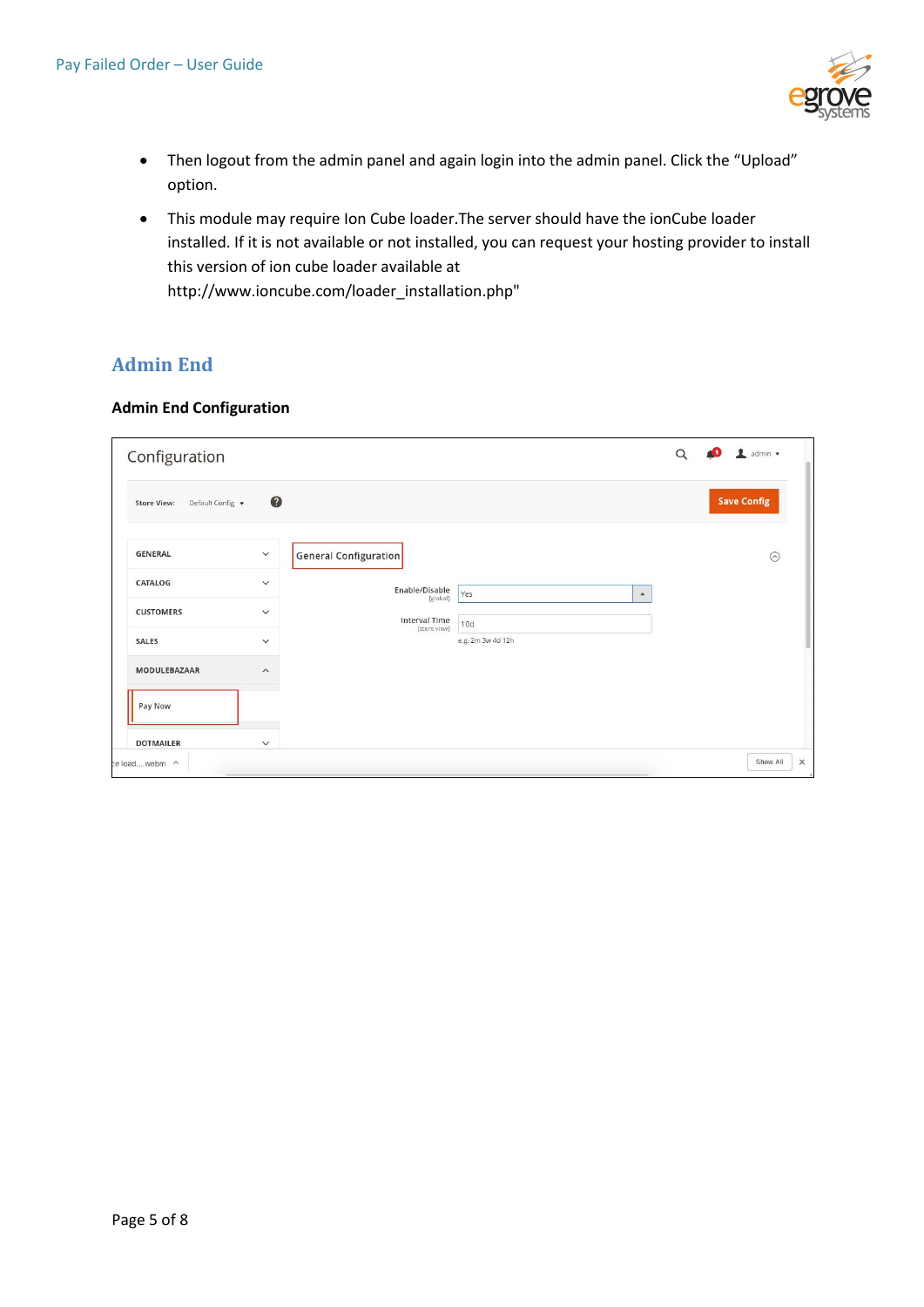

### **Front End**

### **Customer Adding Products to Cart**

| UMA.                                                                            | Search entire store here             | 画 1<br>$\hbox{\ensuremath{\mathsf{Q}}}$ |
|---------------------------------------------------------------------------------|--------------------------------------|-----------------------------------------|
| Training $\vee$<br>What's New<br>Men $\vee$ Gear $\vee$<br>Sale<br>Women $\vee$ | 1 Item in Cart                       | $\times$<br>Cart Subtotal:<br>\$32.00   |
| Home > Gear > Bags                                                              |                                      | <b>Proceed to Checkout</b>              |
| <b>Bags</b>                                                                     | <b>Compete Track Tote</b><br>\$32.00 |                                         |
| You added Compete Track Tote to your shopping cart.                             | Qty: 1                               | $\widehat{\overline{\mathbb{m}}}$<br>P  |
| m<br>$\frac{m}{m}$<br>Items 1-9 of 14<br><b>Shopping Options</b>                |                                      |                                         |
| STYLE<br>$\checkmark$                                                           |                                      | View and Edit Cart                      |
| PRICE<br>$\checkmark$                                                           |                                      |                                         |
| <b>ACTIVITY</b><br>$\checkmark$                                                 |                                      |                                         |
| <b>MATEDIAL</b>                                                                 |                                      |                                         |

### **Customer Placing Order**

| Payment Method:                              |                               |                      |
|----------------------------------------------|-------------------------------|----------------------|
| Check / Money order                          | Order Summary                 |                      |
| My billing and shipping address are the same | Cart Subtotal                 | \$32.00              |
| Akhil K<br>Test                              | Shipping<br>Flat Rate - Fixed | \$5.00               |
| Test, Arizona 12334<br><b>United States</b>  | <b>Order Total</b>            | \$37.00              |
| 3434343343                                   | 1 Item in Cart                | $\checkmark$         |
| <b>Place Order</b>                           | Ship To:                      | $\mathscr{I}$        |
| Apply Discount Code v                        | Akhil K                       |                      |
|                                              | Test                          |                      |
|                                              | Test, Arizona 12334           |                      |
|                                              | <b>United States</b>          |                      |
|                                              | 3434343343                    |                      |
| instance loadwebm ^                          |                               | Show All<br>$\times$ |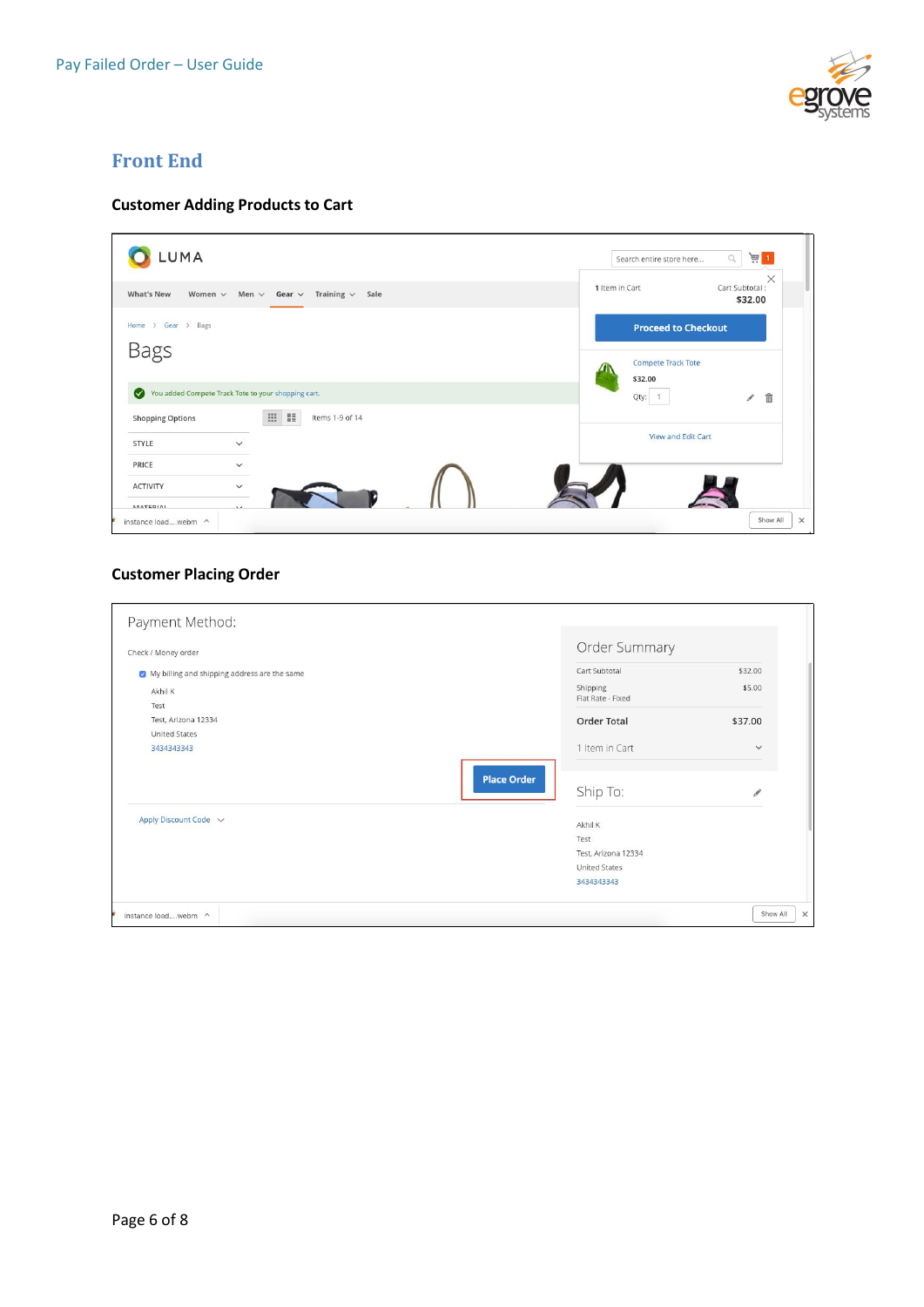

#### **Customer Applying Coupon to Cart**

| Check / Money order                          |               | Order Summary                        |              |
|----------------------------------------------|---------------|--------------------------------------|--------------|
| My billing and shipping address are the same |               | Cart Subtotal                        | \$32.00      |
| Akhil K                                      |               | Discount (PAYNOW01)                  | $- $5.00$    |
| Test                                         |               | Shipping                             | \$5.00       |
| Test, Arizona 12334                          |               | Flat Rate - Fixed                    |              |
| <b>United States</b>                         |               | <b>Order Total</b>                   | \$32.00      |
| 3434343343                                   |               |                                      |              |
|                                              |               | 1 Item in Cart<br><b>Place Order</b> | $\checkmark$ |
| Apply Discount Code ^                        |               | Ship To:                             | š            |
| PAYNOW01                                     |               | Akhil K                              |              |
|                                              |               | Test                                 |              |
|                                              | Cancel coupon | Test, Arizona 12334                  |              |
|                                              |               | <b>United States</b>                 |              |
|                                              |               | 3434343343                           |              |

#### **Customer Faced Order Failure - PAY NOW Button Gets Enabled in My Order Section**

| My Downloadable Products  |           |         |         |                    |                               |                              |         |  |
|---------------------------|-----------|---------|---------|--------------------|-------------------------------|------------------------------|---------|--|
| My Wish List              | Order #   | Date    | Ship To | <b>Order Total</b> | <b>Status</b>                 | Action                       |         |  |
|                           | 000000017 | 2/15/19 | Akhil K | \$32.00            | Pending Payment               | <b>View Order</b><br>Reorder | Pay Now |  |
| Address Book              | 000000016 | 2/15/19 | Akhil K | \$54.00            | Pending Payment               | View Order   Pay Now         |         |  |
| Account Information       |           |         |         |                    |                               |                              |         |  |
| Stored Payment Methods    | 2 Item(s) |         |         |                    | Show<br>$10 \vee$<br>per page |                              |         |  |
| <b>Billing Agreements</b> |           |         |         |                    |                               |                              |         |  |
| My Product Reviews        |           |         |         |                    |                               |                              |         |  |
| Newsletter Subscriptions  |           |         |         |                    |                               |                              |         |  |
|                           |           |         |         |                    |                               |                              |         |  |
|                           |           |         |         |                    |                               |                              |         |  |